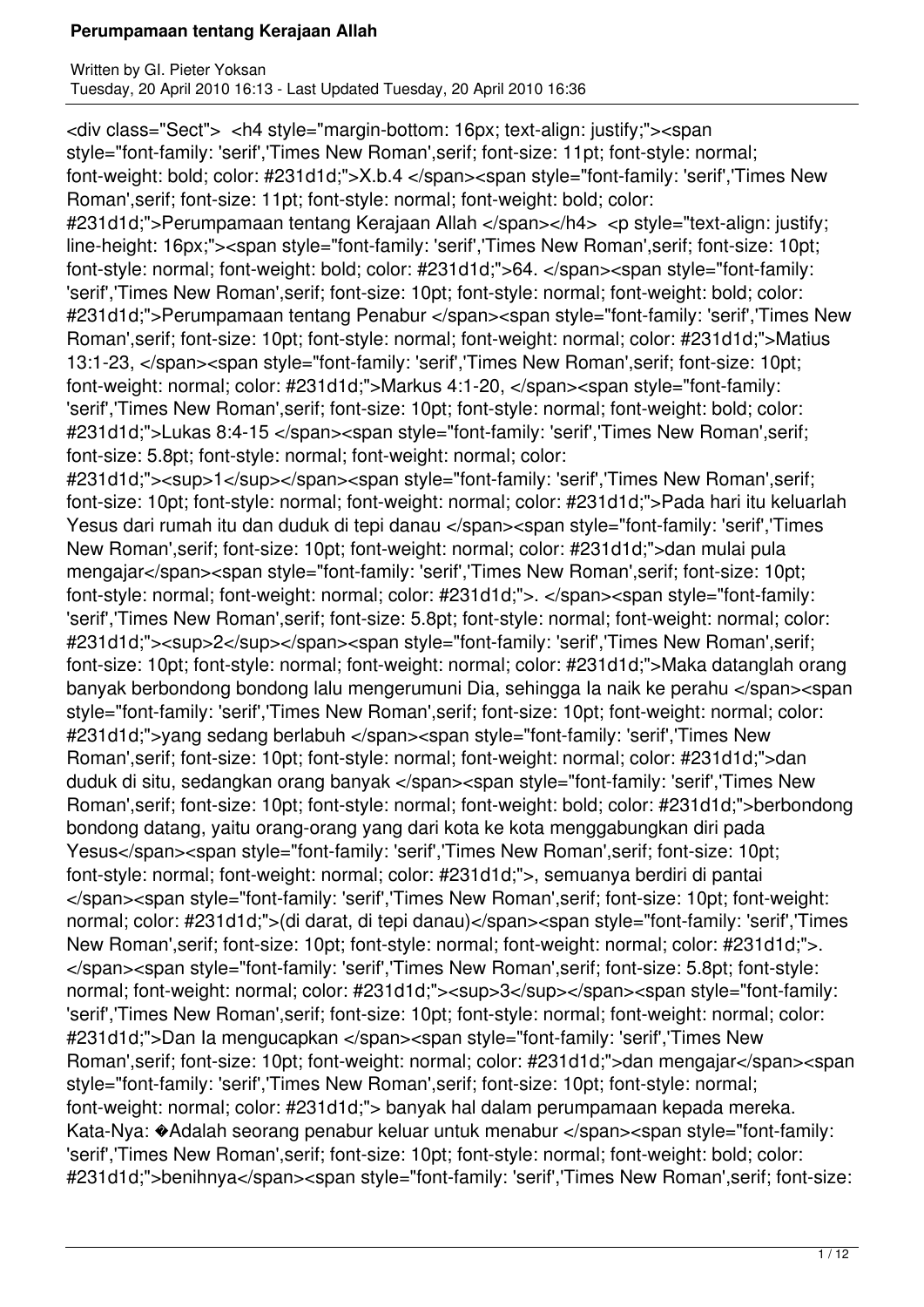10pt; font-style: normal; font-weight: normal; color: #231d1d;">. </span><span style="font-family: 'serif','Times New Roman',serif; font-size: 5.8pt; font-style: normal; font-weight: normal; color: #231d1d;"><sup>4</sup></span><span style="font-family: 'serif','Times New Roman',serif; font-size: 10pt; font-style: normal; font-weight: normal; color: #231d1d;">Pada waktu ia menabur, sebagian benih itu jatuh di pinggir jalan</span><span style="font-family: 'serif','Times New Roman',serif; font-size: 10pt; font-style: normal; font-weight: bold; color: #231d1d;">, lalu diinjak orang</span><span style="font-family: 'serif','Times New Roman',serif; font-size: 10pt; font-style: normal; font-weight: normal; color: #231d1d;"> dan datanglah burung </span><span style="font-family: 'serif','Times New Roman',serif; font-size: 10pt; font-style: normal; font-weight: bold; color: #231d1d;">di udara </span><span style="font-family: 'serif','Times New Roman',serif; font-size: 10pt; font-style: normal; font-weight: normal; color: #231d1d;">dan memakannya sampai habis. </span><span style="font-family: 'serif','Times New Roman',serif; font-size: 5.8pt; font-style: normal; font-weight: normal; color: #231d1d;"><sup>5</sup></span><span style="font-family: 'serif','Times New Roman',serif; font-size: 10pt; font-style: normal; font-weight: normal; color: #231d1d;">Sebagian jatuh di tanah yang berbatu-batu, yang tidak banyak tanahnya, lalu benih itupun segera tumbuh, karena tanahnya tipis. </span><span style="font-family: 'serif','Times New Roman',serif; font-size: 5.8pt; font-style: normal; font-weight: normal; color: #231d1d;"><sup>6</sup></span><span style="font-family: 'serif','Times New Roman',serif; font-size: 10pt; font-style: normal; font-weight: normal; color: #231d1d;">Tetapi sesudah matahari terbit, layulah ia dan menjadi kering karena tidak berakar </span><span style="font-family: 'serif','Times New Roman',serif; font-size: 10pt; font-style: normal; font-weight: bold; color: #231d1d;">dan karena tidak mendapat air. </span><span style="font-family: 'serif','Times New Roman',serif; font-size: 5.8pt; font-style: normal; font-weight: normal; color: #231d1d;"><sup>7</sup></span><span style="font-family: 'serif','Times New Roman',serif; font-size: 10pt; font-style: normal; font-weight: normal; color: #231d1d;">Sebagian lagi jatuh di tengah semak duri, lalu makin besarlah semak itu dan menghimpitnya sampai mati, </span><span style="font-family: 'serif','Times New Roman',serif; font-size: 10pt; font-weight: normal; color: #231d1d;">sehingga tidak berbuah. </span><span style="font-family: 'serif','Times New Roman',serif; font-size: 5.8pt; font-style: normal; font-weight: normal; color: #231d1d;"><sup>8</sup></span><span style="font-family: 'serif','Times New Roman',serif; font-size: 10pt; font-style: normal; font-weight: normal; color: #231d1d;">Dan sebagian jatuh di tanah yang baik lalu berbuah: ada yang seratus kali lipat, ada yang enam puluh kali lipat, ada yang tiga puluh kali lipat. </span><span style="font-family: 'serif','Times New Roman',serif; font-size: 5.8pt; font-style: normal; font-weight: normal; color: #231d1d;"><sup>9</sup></span><span style="font-family: 'serif','Times New Roman',serif; font-size: 10pt; font-style: normal; font-weight: bold; color: #231d1d;">Setelah berkata demikian Yesus berseru :  $\odot$ </span><span style="font-family: 'serif','Times New Roman',serif; font-size: 10pt; font-style: normal; font-weight: normal; color: #231d1d;">Siapa bertelinga, hendaklah ia mendengar!� </span><span style="font-family: 'serif','Times New Roman',serif; font-size: 5.8pt; font-style: normal; font-weight: normal; color: #231d1d;"><sup>10</sup></span><span style="font-family: 'serif','Times New Roman',serif; font-size: 10pt; font-weight: normal; color: #231d1d;">Ketika Ia sendirian, </span><span style="font-family: 'serif','Times New Roman',serif; font-size: 10pt; font-style: normal; font-weight: normal; color: #231d1d;">maka datanglah </span><span style="font-family: 'serif','Times New Roman',serif; font-size: 10pt; font-weight: normal; color: #231d1d;">pengikut-pengikutNya dan ke dua belas </span><span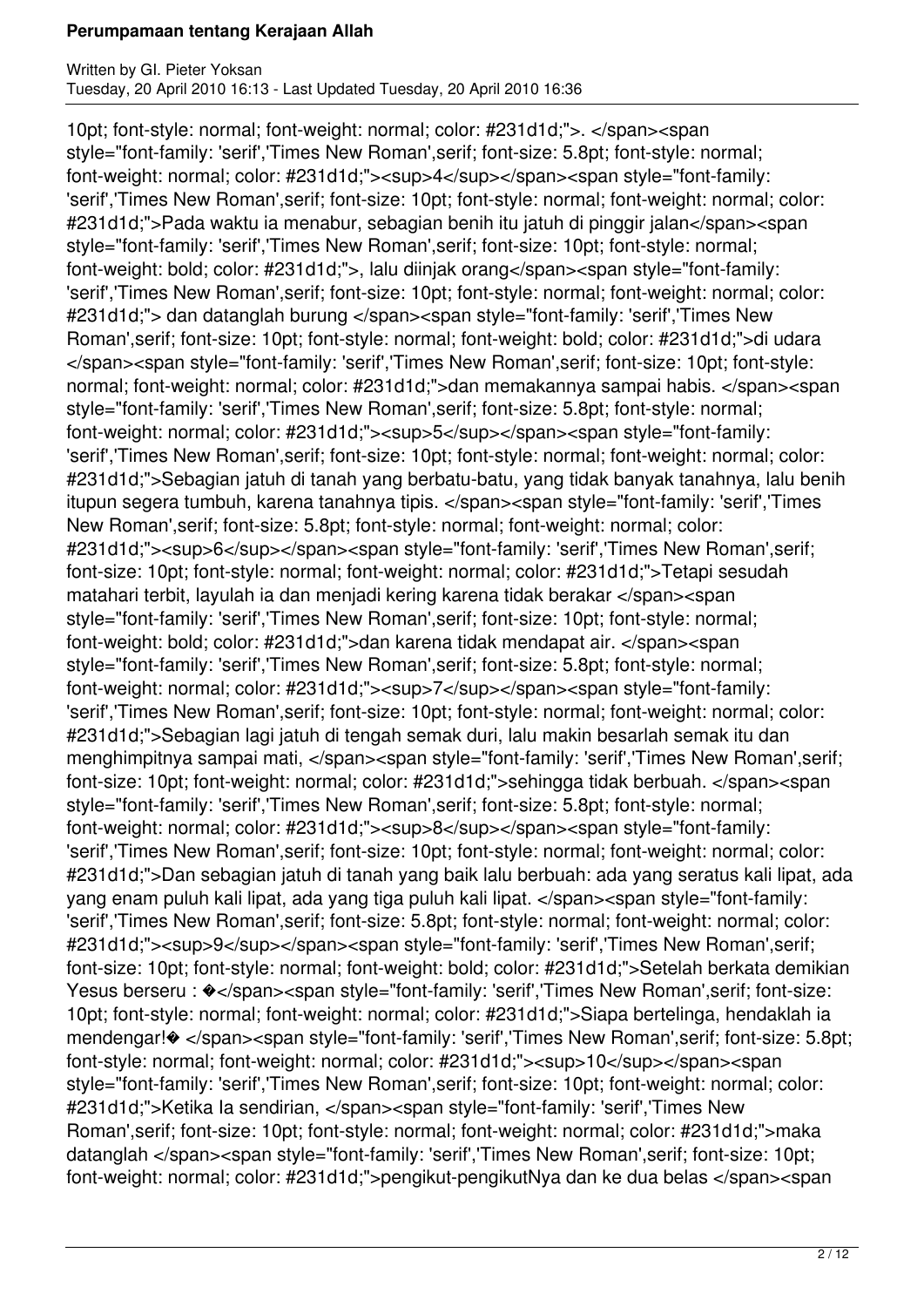style="font-family: 'serif','Times New Roman',serif; font-size: 10pt; font-style: normal; font-weight: normal; color: #231d1d;">murid-murid-Nya dan bertanya kepada-Nya </span><span style="font-family: 'serif','Times New Roman',serif; font-size: 10pt; font-weight: normal; color: #231d1d;">tentang perumpamaan itu</span><span style="font-family: 'serif','Times New Roman',serif; font-size: 10pt; font-style: normal; font-weight: normal; color: #231d1d;">: �Mengapa Engkau berkata-kata kepada mereka dalam perumpamaan?� </span><span style="font-family: 'serif','Times New Roman',serif; font-size: 10pt; font-style: normal; font-weight: bold; color: #231d1d;">Apa maksud perumpamaan itu? </span><span style="font-family: 'serif','Times New Roman',serif; font-size: 5.8pt; font-style: normal; font-weight: normal; color: #231d1d;"><sup>11</sup></span><span style="font-family: 'serif','Times New Roman',serif; font-size: 10pt; font-style: normal; font-weight: normal; color: #231d1d;">Jawab Yesus: �Kepadamu diberi karunia untuk mengetahui rahasia Kerajaan Sorga (</span><span style="font-family: 'serif','Times New Roman',serif; font-size: 10pt; font-weight: normal; color: #231d1d;">Allah)</span><span style="font-family: 'serif','Times New Roman',serif; font-size: 10pt; font-style: normal; font-weight: normal; color: #231d1d;">, tetapi kepada mereka tidak, </span><span style="font-family: 'serif','Times New Roman',serif; font-size: 10pt; font-weight: normal; color: #231d1d;">(tetapi kepada orang-orang luar segala sesuatu disampaikan dalam perumpamaan.) </span></p> <p style="text-align: justify; line-height: 16px;"><span style="font-family: 'serif','Times New Roman',serif; font-size: 10pt; font-style: normal; font-weight: normal; color: #231d1d;"><span style="font-family: 'serif','Times New Roman',serif; font-size: 5.8pt; font-style: normal; font-weight:

normal;"><sup>12</sup></span>Karena siapa yang mempunyai, kepadanya akan diberi, sehingga ia berkelimpahan; tetapi siapa yang tidak mempunyai, apapun juga yang ada padanya akan diambil dari padanya. <span style="font-family: 'serif','Times New Roman',serif; font-size: 5.8pt; font-style: normal; font-weight: normal;"><sup>13</sup></span>Itulah sebabnya Aku berkata-kata dalam perumpamaan kepada mereka; karena sekalipun melihat, mereka tidak melihat dan sekalipun mendengar, mereka tidak mendengar dan tidak mengerti. <span style="font-family: 'serif','Times New Roman',serif; font-size: 5.8pt; font-style: normal; font-weight: normal;"><sup>14</sup></span>Maka pada mereka genaplah nubuat Yesaya, yang berbunyi: Kamu akan mendengar dan mendengar, namun tidak mengerti, kamu akan melihat dan melihat, namun tidak menanggap. <span style="font-family: 'serif','Times New Roman',serif; font-size: 5.8pt; font-style: normal; font-weight:

normal;"><sup>15</sup></span>Sebab hati bangsa ini telah menebal, dan telinganya berat mendengar, dan matanya melekat tertutup; supaya jangan mereka melihat dengan matanya dan </span><span style="font-family: 'serif','Times New Roman',serif; font-size: 10pt; font-style: normal; font-weight: normal; color: #231d1d;">mendengar dengan telinganya dan mengerti dengan hatinya, lalu berbalik sehingga Aku menyembuhkan mereka. <span style="font-family: 'serif','Times New Roman',serif; font-size: 5.8pt; font-style: normal; font-weight:

normal;"><sup>16</sup></span>Tetapi berbahagialah matamu karena melihat dan telingamu karena mendengar. <span style="font-family: 'serif','Times New Roman',serif; font-size: 5.8pt; font-style: normal; font-weight: normal;"><sup>17</sup></span>Sebab Aku berkata kepadamu: Sesungguhnya banyak nabi dan orang benar ingin melihat apa yang kamu lihat, tetapi tidak melihatnya, dan ingin mendengar apa yang kamu dengar, tetapi tidak mendengarnya. <span style="font-family: 'serif','Times New Roman',serif; font-size: 5.8pt; font-weight:

normal:"><sup>13</sup></span>Lalu la berkata kepada mereka: �Tidakkah kamu mengerti perumpamaan ini? Kalau demikian bagaimana kamu dapat memahami semua perumpamaan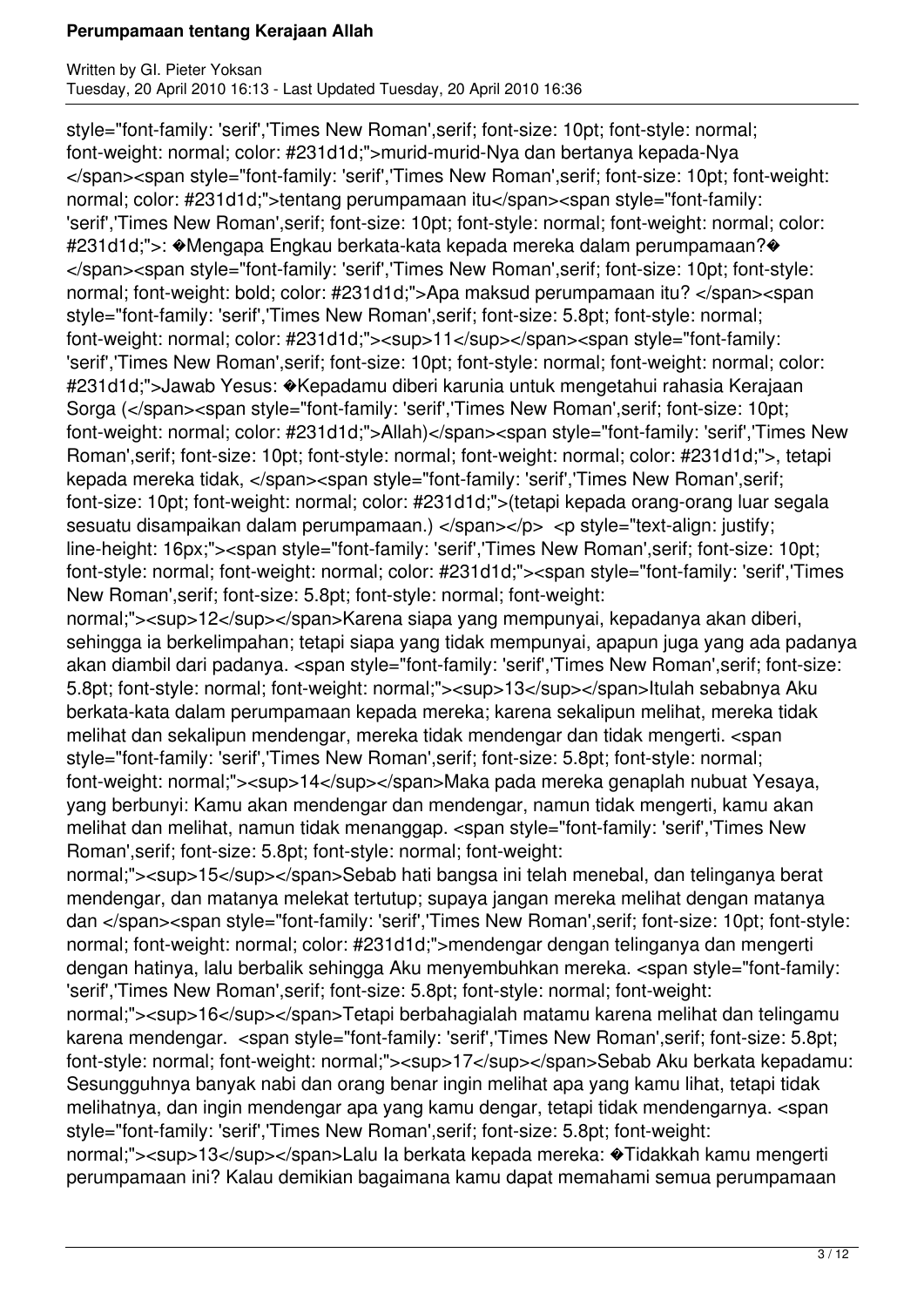yang lain? </span></p> <p style="text-align: justify; margin-bottom: 16px; line-height: 16px;"><span style="font-family: 'serif','Times New Roman',serif; font-size: 5.8pt; font-style: normal; font-weight: normal; color: #231d1d;"><sup>18</sup></span><span style="font-family: 'serif','Times New Roman',serif; font-size: 10pt; font-style: normal; font-weight: normal; color: #231d1d;">Karena itu, dengarlah arti perumpamaan penabur itu. </span><span style="font-family: 'serif','Times New Roman',serif; font-size: 10pt; font-style: normal; font-weight: bold; color: #231d1d;">Inilah arti perumpamaan itu: </span><span style="font-family: 'serif','Times New Roman',serif; font-size: 5.8pt; font-style: normal; font-weight: normal; color: #231d1d;"><sup>19</sup></span><span style="font-family: 'serif','Times New Roman',serif; font-size: 10pt; font-style: normal; font-weight: normal; color: #231d1d;">Penabur itu menaburkan firman. </span><span style="font-family: 'serif','Times New Roman',serif; font-size: 10pt; font-style: normal; font-weight: bold; color: #231d1d;">(Benih itu ialah firman Allah).</span><span style="font-family: 'serif','Times New Roman',serif; font-size: 10pt; font-style: normal; font-weight: normal; color: #231d1d;"> Kepada setiap orang yang mendengar firman tentang Kerajaan Sorga, tetapi tidak mengertinya, datanglah si jahat (</span><span style="font-family: 'serif','Times New Roman',serif; font-size: 10pt; font-weight: normal; color: #231d1d;">iblis</span><span style="font-family: 'serif','Times New Roman',serif; font-size: 10pt; font-style: normal; font-weight: normal; color: #231d1d;">) dan merampas yang ditaburkan dalam hati orang itu; </span><span style="font-family: 'serif','Times New Roman',serif; font-size: 10pt; font-style: normal; font-weight: bold; color: #231d1d;">supaya mereka jangan percaya dan diselamatkan, </span><span style="font-family: 'serif','Times New Roman',serif; font-size: 10pt; font-style: normal; font-weight: normal; color: #231d1d;">itulah benih yang ditaburkan di pinggir jalan. </span><span style="font-family: 'serif','Times New Roman',serif; font-size: 5.8pt; font-style: normal; font-weight: normal; color: #231d1d;"><sup>20</sup></span><span style="font-family: 'serif','Times New Roman',serif; font-size: 10pt; font-style: normal; font-weight: normal; color: #231d1d;">Benih yang ditaburkan di tanah yang berbatu-batu ialah orang yang mendengar firman itu dan segera menerimanya dengan gembira. </span><span style="font-family: 'serif','Times New Roman',serif; font-size: 5.8pt; font-style: normal; font-weight: normal; color: #231d1d;"><sup>21</sup></span><span style="font-family: 'serif','Times New Roman',serif; font-size: 10pt; font-style: normal; font-weight: normal; color: #231d1d;">Tetapi ia tidak berakar dan tahan sebentar saja, </span><span style="font-family: 'serif','Times New Roman',serif; font-size: 10pt; font-style: normal; font-weight: bold; color: #231d1d;">mereka percaya sebentar saja. </span><span style="font-family: 'serif','Times New Roman',serif; font-size: 10pt; font-style: normal; font-weight: normal; color: #231d1d;">Apabila datang penindasan atau penganiayaan </span><span style="font-family: 'serif','Times New Roman',serif; font-size: 10pt; font-style: normal; font-weight: bold; color: #231d1d;">(masa pencobaan)</span><span style="font-family: 'serif','Times New Roman',serif; font-size: 10pt; font-style: normal; font-weight: normal; color: #231d1d;"> karena firman itu, orang itupun segera murtad. </span><span style="font-family: 'serif','Times New Roman',serif; font-size: 5.8pt; font-style: normal; font-weight: normal; color: #231d1d;"><sup>22</sup></span><span style="font-family: 'serif','Times New Roman',serif; font-size: 10pt; font-style: normal; font-weight: normal; color: #231d1d;">Yang ditaburkan di tengah semak duri ialah orang yang mendengar firman </span><span style="font-family: 'serif','Times New Roman',serif; font-size: 10pt; font-style: normal; font-weight: bold; color: #231d1d;">itu dan dalam pertumbuhan selanjutnya</span><span style="font-family: 'serif','Times New Roman',serif; font-size: 10pt; font-style: normal; font-weight: normal; color: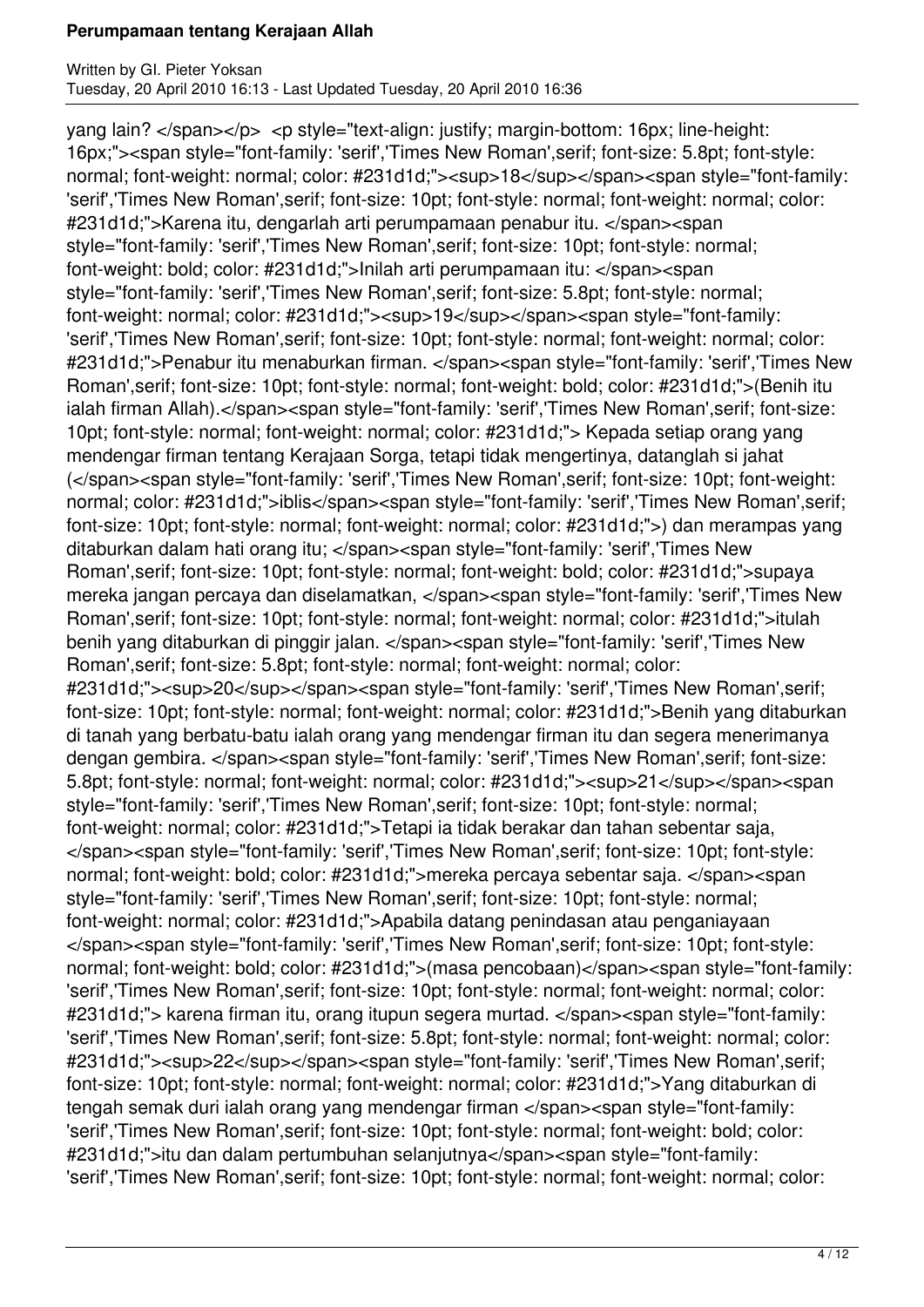#231d1d;">, lalu kekuatiran dunia ini, tipu daya kekayaan, </span><span style="font-family: 'serif','Times New Roman',serif; font-size: 10pt; font-style: normal; font-weight: bold; color: #231d1d;">dan kenikmatan hidup</span><span style="font-family: 'serif','Times New Roman',serif; font-size: 10pt; font-style: normal; font-weight: normal; color: #231d1d;"> menghimpit firman itu sehingga tidak berbuah (</span><span style="font-family: 'serif','Times New Roman',serif; font-size: 10pt; font-style: normal; font-weight: bold; color: #231d1d;">sehingga tidak menghasilkan buah yang matang.</span><span style="font-family: 'serif','Times New Roman',serif; font-size: 10pt; font-style: normal; font-weight: normal; color: #231d1d;">) </span><span style="font-family: 'serif','Times New Roman',serif; font-size: 5.8pt; font-style: normal; font-weight: normal; color: #231d1d;"><sup>23</sup></span><span style="font-family: 'serif','Times New Roman',serif; font-size: 10pt; font-style: normal; font-weight: normal; color: #231d1d;">Yang ditaburkan di tanah yang baik ialah orang yang mendengar firman itu, mengerti, </span><span style="font-family: 'serif','Times New Roman',serif; font-size: 10pt; font-style: normal; font-weight: bold; color: #231d1d;">menyimpannya dalam hati yang baik</span><span style="font-family: 'serif','Times New Roman',serif; font-size: 10pt; font-style: normal; font-weight: normal; color: #231d1d;">, dan karena itu ia berbuah </span><span style="font-family: 'serif','Times New Roman',serif; font-size: 10pt; font-style: normal; font-weight: bold; color: #231d1d;">dalam ketekunan</span><span style="font-family: 'serif','Times New Roman',serif; font-size: 10pt; font-style: normal; font-weight: normal; color: #231d1d;">, ada yang seratus kali lipat, ada yang enam puluh kali lipat, ada yang tiga puluh kali lipat. $\bullet$  </span></p> <p style="text-align: justify;"><span style="font-family: 'serif','Times New Roman',serif; font-size: 10pt; font-style: normal; font-weight: bold; color: #231d1d;">65. </span><span style="font-family: 'serif','Times New Roman',serif; font-size: 10pt; font-style: normal; font-weight: bold; color: #231d1d;">Perumpamaan tentang Pelita </span></p> <p style="text-align: justify; margin-bottom: 16px; line-height: 16px;"><span style="font-family: 'serif','Times New Roman',serif; font-size: 10pt; font-style: normal; font-weight: normal; color: #231d1d;"><span style="font-family: 'serif','Times New Roman',serif; font-size: 10pt; font-style: normal; font-weight: normal;">Markus 4:21-25</span><span style="font-family: 'serif','Times New Roman',serif; font-size: 10pt; font-weight: normal;">, Lukas 8:16-18 </span><span style="font-family: 'serif','Times New Roman',serif; font-size: 5.8pt; font-style: normal; font-weight: normal;"><sup>21</sup></span>Lalu Yesus berkata kepada mereka:  $\odot$ Crang membawa pelita bukan supaya ditempatkan di bawah gantang atau di bawah tempat tidur, melainkan supaya ditaruh di atas kaki dian. <span style="font-family: 'serif','Times New Roman', serif; font-size: 5.8pt; font-weight: normal;"><sup>17</sup></span>Sebab tidak ada sesuatu yang tersembunyi yang tidak akan dinyatakan, dan tidak ada sesuatu yang rahasia yang tidak akan diketahui dan diumumkan. <span style="font-family: 'serif','Times New Roman',serif; font-size: 5.8pt; font-style: normal; font-weight: normal;"><sup>22</sup></span><span style="font-family: 'serif','Times New Roman',serif; font-size: 10pt; font-style: normal; font-weight: normal;">Sebab tidak ada sesuatu yang tersembunyi yang tidak akan dinyatakan, dan tidak ada sesuatu yang rahasia yang tidak akan tersingkap </span><span style="font-family: 'serif','Times New Roman',serif; font-size: 10pt; font-weight: normal;">(diketahui dan diumumkan). </span><span style="font-family: 'serif','Times New Roman',serif; font-size: 5.8pt; font-style: normal; font-weight: normal;"><sup>23</sup></span>Barangsiapa mempunyai telinga untuk mendengar, hendaklah

ia mendengar!� <span style="font-family: 'serif','Times New Roman',serif; font-size: 5.8pt;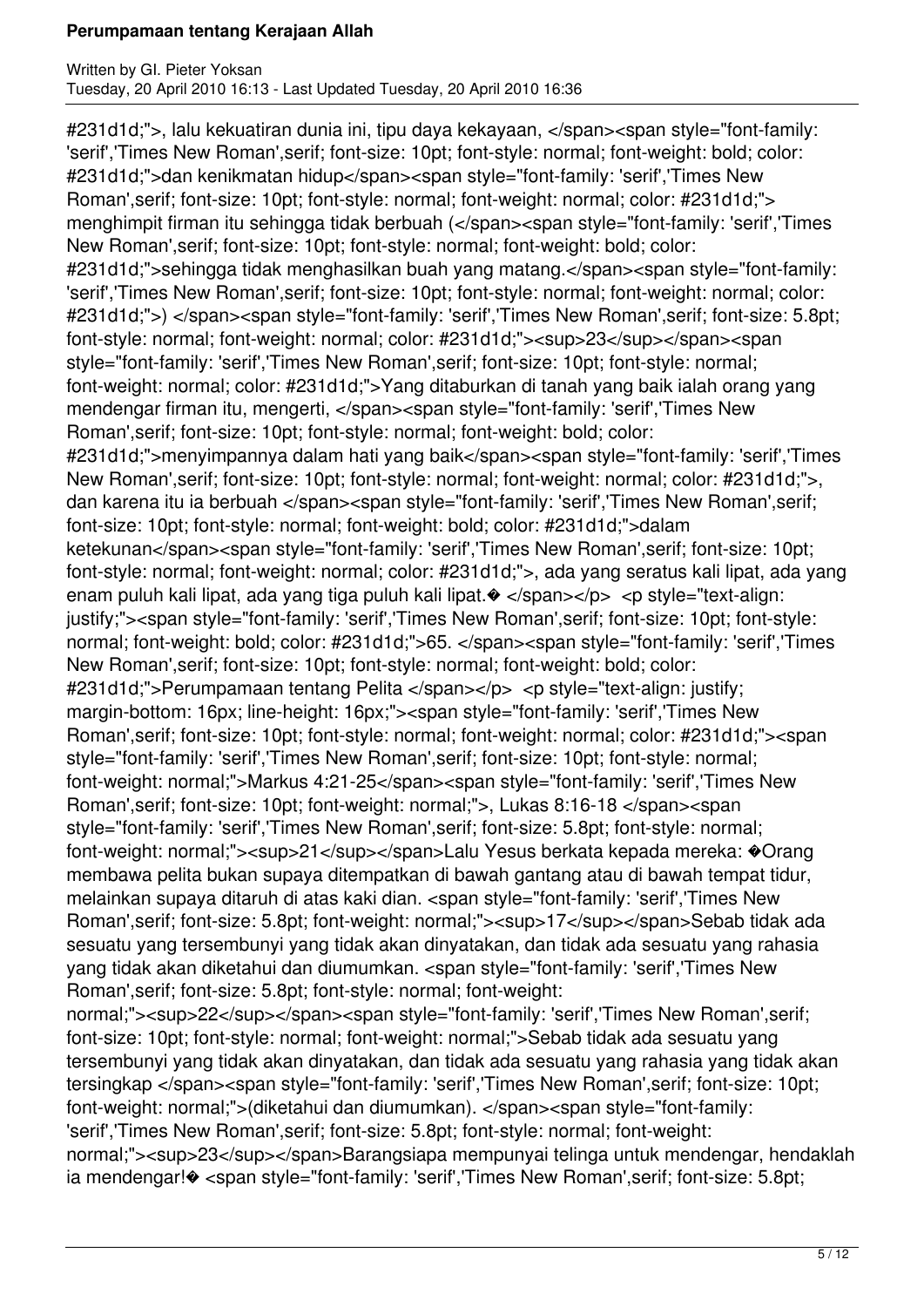font-style: normal; font-weight: normal;"><sup>24</sup></span><span style="font-family: 'serif','Times New Roman',serif; font-size: 10pt; font-style: normal; font-weight: normal;">Lalu Ia berkata lagi:  $\diamond$ </span><span style="font-family: 'serif','Times New Roman',serif; font-size: 10pt; font-weight: normal;">Karena itu</span><span style="font-family: 'serif','Times New Roman',serif; font-size: 10pt; font-style: normal; font-weight: normal;">, camkanlah apa yang kamu dengar</span><span style="font-family: 'serif','Times New Roman', serif; font-size: 10pt; font-weight: normal;"> (perhatikanlah cara kamu mendengar)</span><span style="font-family: 'serif','Times New Roman',serif; font-size: 10pt; font-style: normal; font-weight: normal;">! Ukuran yang kamu pakai untuk mengukur akan diukurkan kepadamu, dan di </span></span><span style="font-family: 'serif','Times New Roman',serif; font-size: 10pt; font-style: normal; font-weight: normal; color: #231d1d;">samping itu akan ditambah lagi kepadamu. <span style="font-family: 'serif','Times New Roman',serif; font-size: 5.8pt; font-style: normal; font-weight: normal;"><sup>25</sup></span><span style="font-family: 'serif','Times New Roman',serif; font-size: 10pt; font-style: normal; font-weight: normal;">Karena siapa yang mempunyai, kepadanya akan diberi, tetapi siapa yang tidak mempunyai, apapun juga yang ada padanya akan diambil dari padanya </span><span style="font-family: 'serif','Times New Roman',serif; font-size: 10pt; font-weight: normal;">(juga apa yang ia anggap ada padanya).� </span></span></p> <p style="text-align: justify;"><span style="font-family: 'serif','Times New Roman',serif; font-size: 10pt; font-style: normal; font-weight: bold; color: #231d1d;">66. </span><span style="font-family: 'serif','Times New Roman',serif; font-size: 10pt; font-style: normal; font-weight: bold; color: #231d1d;">Perumpamaan tentang Lalang </span></p> <p style="text-align: justify; margin-bottom: 16px; line-height: 16px;"><span style="font-family: 'serif','Times New Roman',serif; font-size: 10pt; font-style: normal; font-weight: normal; color: #231d1d;">Matius 13:24-30 </span><span style="font-family: 'serif','Times New Roman',serif; font-size: 5.8pt; font-style: normal; font-weight: normal; color:

#231d1d;"><sup>24</sup></span><span style="font-family: 'serif','Times New Roman',serif; font-size: 10pt; font-style: normal; font-weight: normal; color: #231d1d;">Yesus membentangkan suatu perumpamaan lain lagi kepada mereka, kata-Nya: �Hal Kerajaan Sorga itu seumpama orang yang menaburkan benih yang baik di ladangnya. </span><span style="font-family: 'serif','Times New Roman',serif; font-size: 5.8pt; font-style: normal; font-weight: normal; color: #231d1d;"><sup>25</sup></span><span style="font-family: 'serif','Times New Roman',serif; font-size: 10pt; font-style: normal; font-weight: normal; color: #231d1d;">Tetapi pada waktu semua orang tidur, datanglah musuhnya menaburkan benih lalang di antara gandum itu, lalu pergi. </span><span style="font-family: 'serif','Times New Roman',serif; font-size: 5.8pt; font-style: normal; font-weight: normal; color: #231d1d;"><sup>26</sup></span><span style="font-family: 'serif','Times New Roman',serif; font-size: 10pt; font-style: normal; font-weight: normal; color: #231d1d;">ketika gandum itu tumbuh dan mulai berbulir, nampak jugalah lalang itu. </span><span style="font-family: 'serif','Times New Roman',serif; font-size: 5.8pt; font-style: normal; font-weight: normal; color: #231d1d;"><sup>27</sup></span><span style="font-family: 'serif','Times New Roman',serif; font-size: 10pt; font-style: normal; font-weight: normal; color: #231d1d;">Maka datanglah hamba-hamba tuan ladang itu kepadanya dan berkata: Tuan, bukankah benih baik, yang tuan taburkan di ladang tuan? Dari manakah lalang itu? </span><span style="font-family: 'serif','Times New Roman', serif; font-size: 5.8pt; font-style: normal; font-weight: normal; color: #231d1d;"><sup>28</sup></span><span style="font-family: 'serif','Times New Roman',serif; font-size: 10pt; font-style: normal; font-weight: normal; color: #231d1d;">Jawab tuan itu: Seorang musuh yang melakukannya.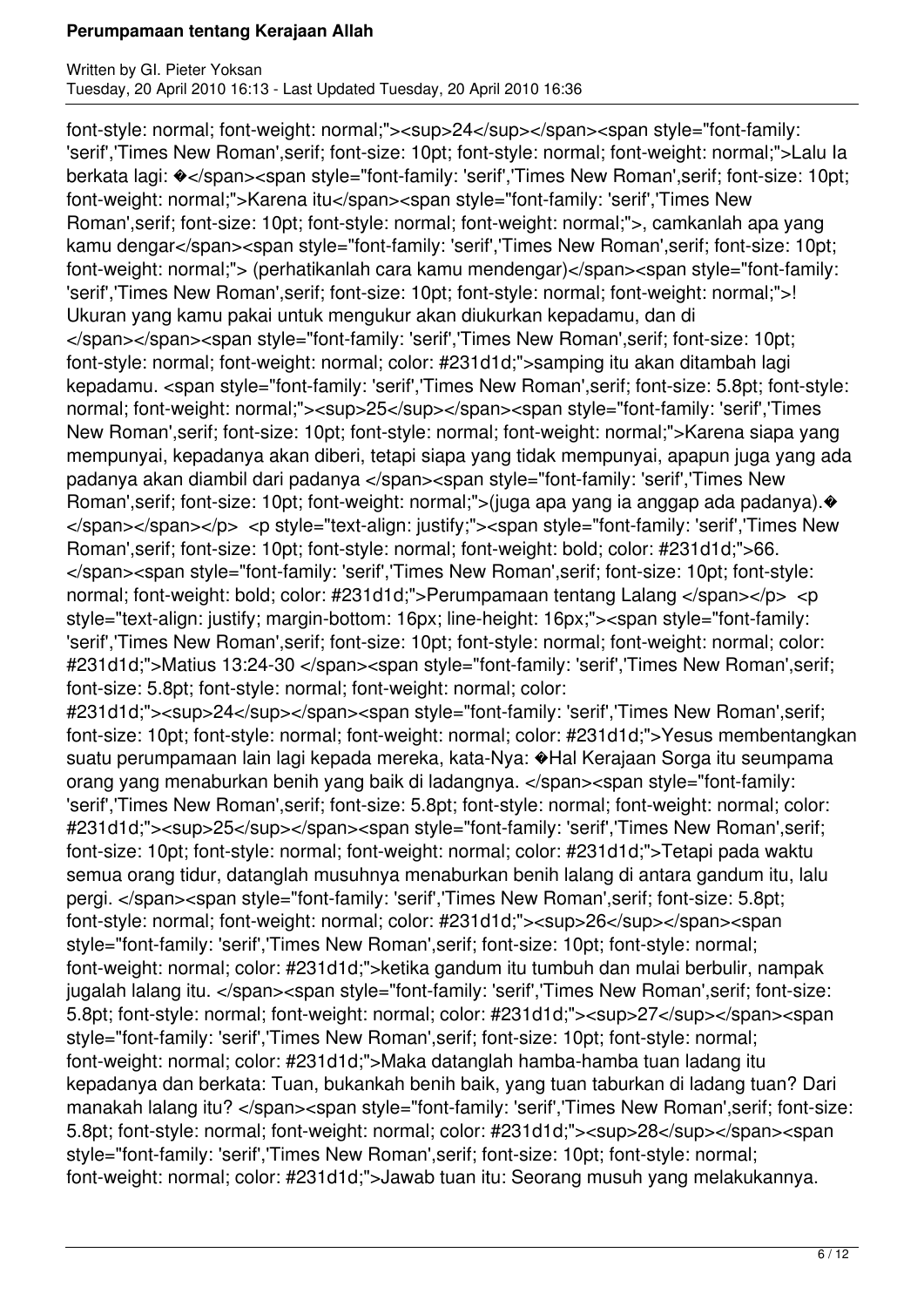Lalu berkatalah hamba-hamba itu kepadanya: Jadi maukah tuan supaya kami pergi mencabut lalang itu? </span><span style="font-family: 'serif','Times New Roman',serif; font-size: 5.8pt; font-style: normal; font-weight: normal; color: #231d1d;"><sup>29</sup></span><span style="font-family: 'serif','Times New Roman',serif; font-size: 10pt; font-style: normal; font-weight: normal; color: #231d1d;">Tetapi ia berkata: Jangan, sebab mungkin gandum itu ikut tercabut pada waktu kamu mencabut lalang itu. </span><span style="font-family: 'serif','Times New Roman',serif; font-size: 5.8pt; font-style: normal; font-weight: normal; color: #231d1d;"><sup>30</sup></span><span style="font-family: 'serif','Times New Roman',serif; font-size: 10pt; font-style: normal; font-weight: normal; color: #231d1d;">Biarkanlah keduanya tumbuh bersama sampai waktu menuai. Pada waktu itu aku akan berkata kepada para penuai: Kumpulkanlah dahulu lalang itu dan ikatlah berberkas-berkas untuk dibakar; kemudian kumpulkanlah gandum itu ke dalam lumbungku. $\bullet$  </span></p> <p style="text-align: justify;"><span style="font-family: 'serif','Times New Roman',serif; font-size: 10pt; font-style: normal; font-weight: bold; color: #231d1d;">67. </span><span style="font-family: 'serif','Times New Roman',serif; font-size: 10pt; font-style: normal; font-weight: bold; color: #231d1d;">Perumpamaan tentang Penuaian </span></p> <p style="text-align: justify; margin-bottom: 16px; line-height: 16px;"><span style="font-family: 'serif','Times New Roman',serif; font-size: 10pt; font-style: normal; font-weight: normal; color: #231d1d;">Markus 4:26-29 </span><span style="font-family: 'serif','Times New Roman',serif; font-size: 5.8pt; font-style: normal; font-weight: normal; color: #231d1d;"><sup>26</sup></span><span style="font-family: 'serif','Times New Roman',serif; font-size: 10pt; font-style: normal; font-weight: normal; color: #231d1d;">Lalu kata Yesus: �Beginilah hal Kerajaan Allah itu: seumpama orang yang menaburkan benih di tanah, </span><span style="font-family: 'serif','Times New Roman',serif; font-size: 5.8pt; font-style: normal; font-weight: normal; color: #231d1d;"><sup>27</sup></span><span style="font-family: 'serif','Times New Roman',serif; font-size: 10pt; font-style: normal; font-weight: normal; color: #231d1d;">lalu pada malam hari ia tidur dan pada siang hari ia bangun, dan benih itu mengeluarkan tunas dan tunas itu makin tinggi, bagaimana terjadinya tidak diketahui orang itu. </span><span style="font-family: 'serif','Times New Roman',serif; font-size: 5.8pt; font-style: normal; font-weight: normal; color: #231d1d;"><sup>28</sup></span><span style="font-family: 'serif','Times New Roman',serif; font-size: 10pt; font-style: normal; font-weight: normal; color: #231d1d;">Bumi dengan sendirinya mengeluarkan buah, mula-mula tangkainya, lalu bulirnya, kemudian butir-butir yang penuh isinya dalam bulir itu. </span><span style="font-family: 'serif','Times New Roman',serif; font-size: 5.8pt; font-style: normal; font-weight: normal; color: #231d1d;"><sup>29</sup></span><span style="font-family: 'serif','Times New Roman',serif; font-size: 10pt; font-style: normal; font-weight: normal; color: #231d1d;">Apabila buah itu sudah cukup masak, orang itu segera menyabit, sebab musim menuai sudah tiba. $\bullet$  </span></p> <p style="text-align: justify;"><span style="font-family: 'serif','Times New Roman',serif; font-size: 10pt; font-style: normal; font-weight: bold; color: #231d1d;">68. </span><span style="font-family: 'serif','Times New Roman',serif; font-size: 10pt; font-style: normal; font-weight: bold; color: #231d1d;">Perumpamaan tentang Biji Sawi </span></p> <p style="text-align: justify; line-height: 16px;"><span style="font-family: 'serif','Times New Roman',serif; font-size: 10pt; font-style: normal; font-weight: normal; color: #231d1d;">Matius 13:31-32, </span><span style="font-family: 'serif','Times New Roman',serif; font-size: 10pt; font-weight: normal; color: #231d1d;">Markus 4:30-3</span><span style="font-family: 'serif','Times New Roman',serif; font-size: 10pt; font-weight: normal; color: #231d1d;">2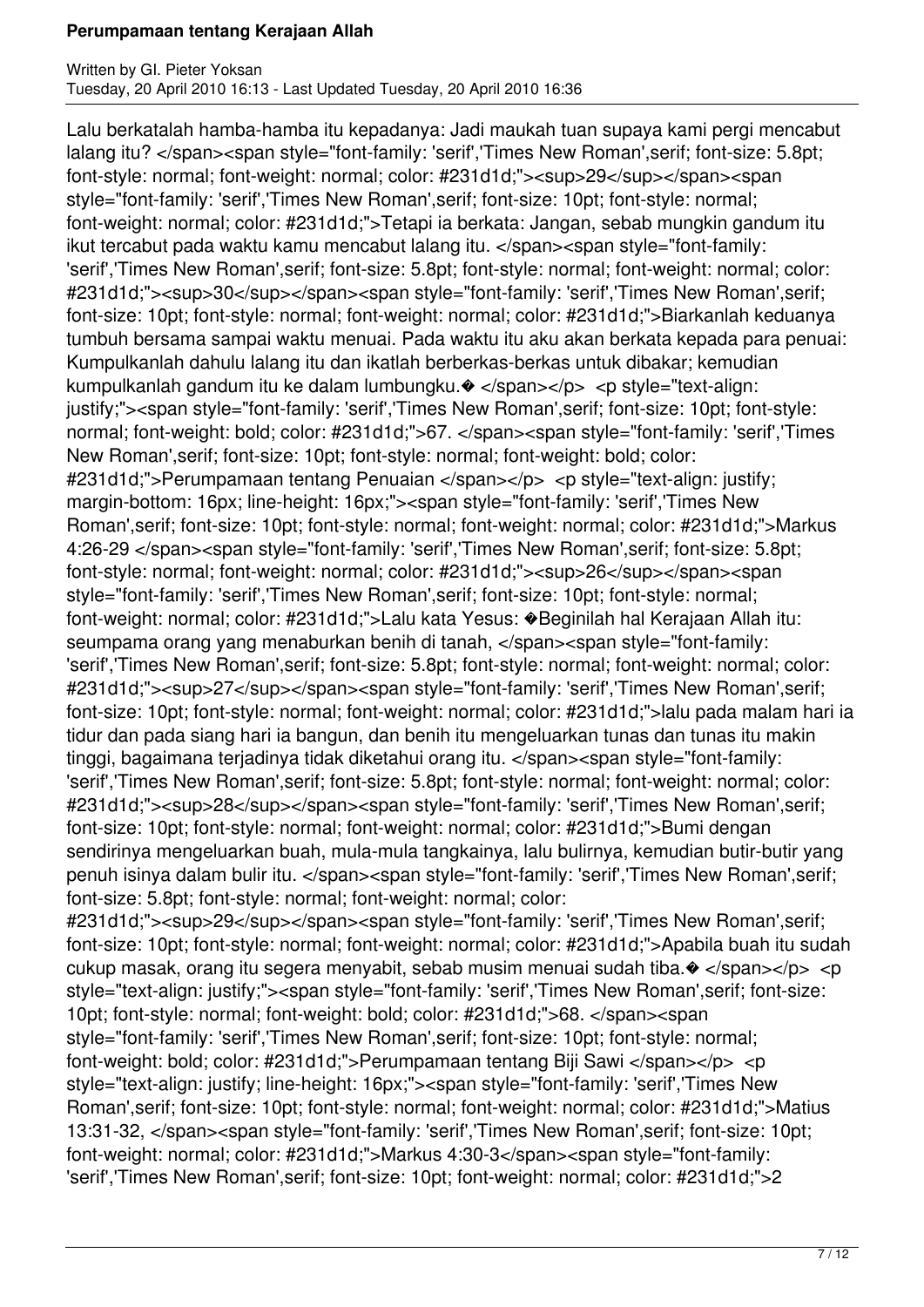</span><span style="font-family: 'serif','Times New Roman',serif; font-size: 5.8pt; font-style: normal; font-weight: normal; color: #231d1d;"><sup>31</sup></span><span style="font-family: 'serif','Times New Roman',serif; font-size: 10pt; font-style: normal; font-weight: normal; color: #231d1d;">Yesus membentangkan suatu perumpamaan lain lagi kepada mereka</span><span style="font-family: 'serif','Times New Roman',serif; font-size: 10pt; font-style: normal; font-weight: normal; color: #231d1d;">, </span><span style="font-family: 'serif','Times New Roman',serif; font-size: 10pt; font-style: normal; font-weight: normal; color: #231d1d;">kata-Nya: </span><span style="font-family: 'serif','Times New Roman',serif; font-size: 10pt; font-weight: normal; color: #231d1d;">�Dengan apa hendak kita membandingkan Kerajaan Allah itu</span><span style="font-family: 'serif','Times New Roman',serif; font-size: 10pt; font-weight: normal; color: #231d1d;">, </span><span style="font-family: 'serif','Times New Roman',serif; font-size: 10pt; font-weight: normal; color: #231d1d;">atau dengan perumpamaan manakah hendaknya kit</span><span style="font-family: 'serif','Times New Roman',serif; font-size: 10pt; font-weight: normal; color: #231d1d;">a </span><span style="font-family: 'serif','Times New Roman',serif; font-size: 10pt; font-weight: normal; color: #231d1d;">menggambarkannya? </span><span style="font-family: 'serif','Times New Roman',serif; font-size: 10pt; font-style: normal; font-weight: normal; color: #231d1d;">�Hal Kerajaan Sorga itu seumpama biji sesawi</span><span style="font-family: 'serif','Times New Roman', serif; font-size: 10pt; font-style: normal; font-weight: normal; color: #231d1d;">, </span><span style="font-family: 'serif','Times New Roman',serif; font-size: 10pt; font-style: normal; font-weight: normal; color: #231d1d;">yang diambil dan ditaburkan orang di ladangnya. </span><span style="font-family: 'serif','Times New Roman',serif; font-size: 5.8pt; font-style: normal; font-weight: normal; color: #231d1d;"><sup>32</sup></span><span style="font-family: 'serif','Times New Roman',serif; font-size: 10pt; font-style: normal; font-weight: normal; color: #231d1d;">Memang biji itu yan</span><span style="font-family: 'serif','Times New Roman',serif; font-size: 10pt; font-style: normal; font-weight: normal; color: #231d1d;">g </span></p> <p style="text-align: justify; margin-bottom: 16px; line-height: 16px;"><span style="font-family: 'serif','Times New Roman',serif; font-size: 10pt; font-style: normal; font-weight: normal; color: #231d1d;">paling kecil dari segala jenis benih </span><span style="font-family: 'serif','Times New Roman',serif; font-size: 10pt; font-weight: normal; color: #231d1d;">yang ada di bumi</span><span style="font-family: 'serif','Times New Roman',serif; font-size: 10pt; font-style: normal; font-weight: normal; color: #231d1d;">, tetapi apabila </span><span style="font-family: 'serif','Times New Roman',serif; font-size: 10pt; font-weight: normal; color: #231d1d;">ia ditaburkan dan</span><span style="font-family: 'serif','Times New Roman', serif; font-size: 10pt; font-style: normal; font-weight: normal; color: #231d1d;"> sudah tumbuh, sesawi itu lebih besar dari pada sayuran yang lain, bahkan menjadi pohon </span><span style="font-family: 'serif','Times New Roman',serif; font-size: 10pt; font-weight: normal; color: #231d1d;">dan mengeluarkan cabang-cabang yang besar</span><span style="font-family: 'serif','Times New Roman',serif; font-size: 10pt; font-style: normal; font-weight: normal; color: #231d1d;">, sehingga burung-burung di udara datang bersarang [dan] </span><span style="font-family: 'serif','Times New Roman',serif; font-size: 10pt; font-weight: normal; color: #231d1d;">bernaung </span><span style="font-family: 'serif','Times New Roman',serif; font-size: 10pt; font-style: normal; font-weight: normal; color: #231d1d;">pada cabang-cabangnya.  $\bullet$  </span></p> <p style="text-align: justify; line-height: 16px;"><span style="font-family: 'serif','Times New Roman',serif; font-size: 10pt; font-style: normal; font-weight: bold; color: #231d1d;">69. </span><span style="font-family: 'serif','Times New Roman',serif; font-size: 10pt; font-style: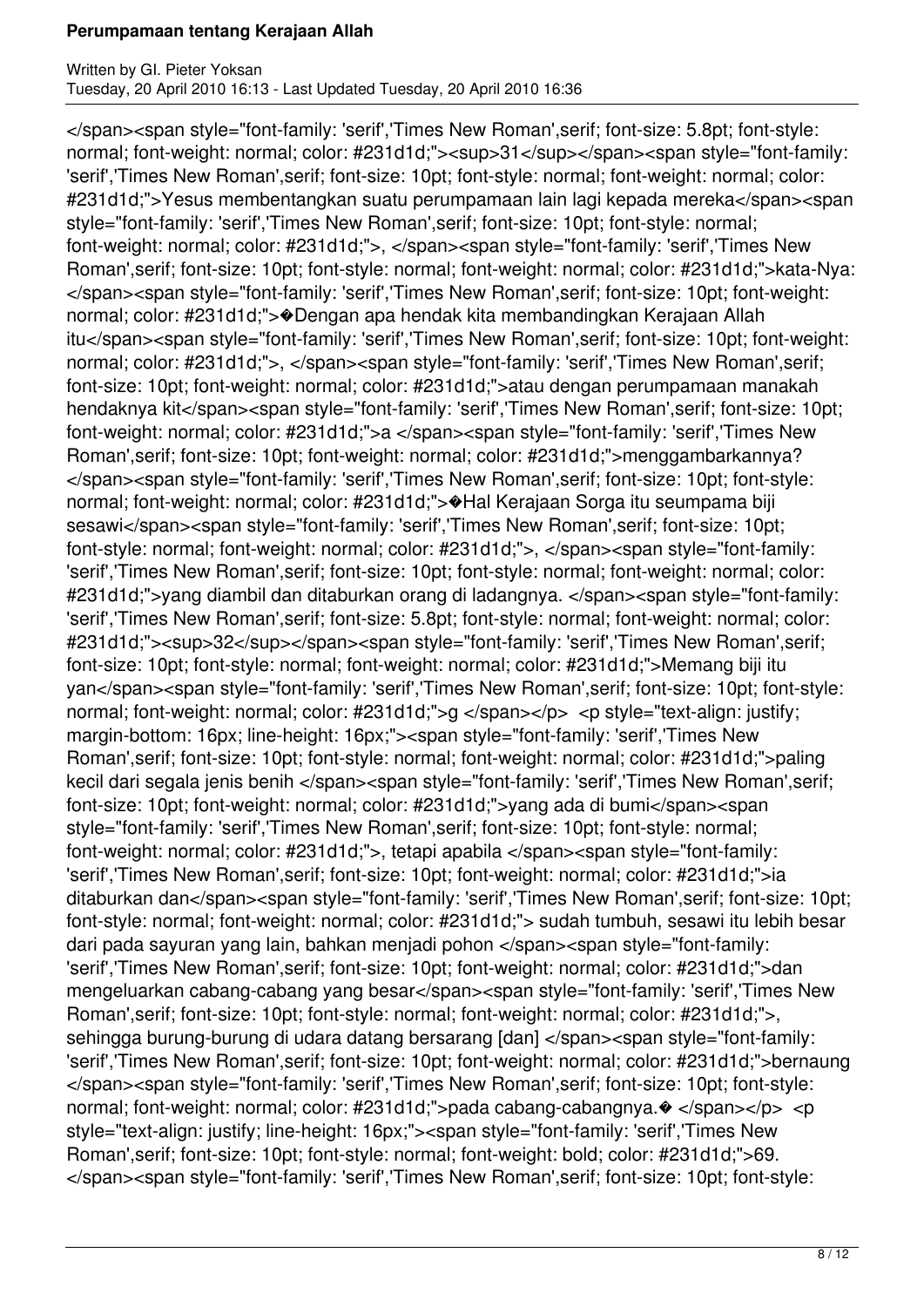normal; font-weight: bold; color: #231d1d;">Perumpamaan tentang Ragi </span></p> <p style="text-align: justify; line-height: 16px;"><span style="font-family: 'serif','Times New Roman',serif; font-size: 10pt; font-style: normal; font-weight: normal; color: #231d1d;">Matius 13:33-43, </span><span style="font-family: 'serif','Times New Roman',serif; font-size: 10pt; font-weight: normal; color: #231d1d;">Markus 4:33-34 </span><span style="font-family: 'serif','Times New Roman',serif; font-size: 5.8pt; font-style: normal; font-weight: normal; color: #231d1d;"><sup>33</sup></span><span style="font-family: 'serif','Times New Roman',serif; font-size: 10pt; font-style: normal; font-weight: normal; color: #231d1d;">Dan Ia menceriterakan perumpamaan ini juga kepada mereka: �Hal Kerajaan Sorga itu seumpama ragi yang diambil seorang perempuan dan diadukkan ke dalam tepung terigu tiga sukat sampai khamir seluruhnya. $\otimes$  </span><span style="font-family: 'serif','Times New Roman', serif; font-size: 5.8pt; font-style: normal; font-weight: normal; color: #231d1d;"><sup>34</sup></span><span style="font-family: 'serif','Times New Roman',serif; font-size: 10pt; font-style: normal; font-weight: normal; color: #231d1d;">Semuanya itu disampaikan Yesus kepada orang banyak dalam perumpamaan, </span><span style="font-family: 'serif','Times New Roman',serif; font-size: 5.8pt; font-weight: normal; color: #231d1d;"><sup>33</sup></span><span style="font-family: 'serif','Times New Roman',serif; font-size: 10pt; font-weight: normal; color: #231d1d;">dalam banyak perumpamaan yang semacam itu Ia memberitakan firman kepada mereka sesuai dengan pengertian mereka, </span></p> <p style="text-align: justify; margin-bottom: 16px; line-height: 16px;"><span style="font-family: 'serif','Times New Roman',serif; font-size: 10pt; font-style: normal; font-weight: normal; color: #231d1d;">dan tanpa perumpamaan suatupun tidak disampaikan-Nya kepada mereka, </span><span style="font-family: 'serif','Times New Roman',serif; font-size: 5.8pt; font-weight: normal; color: #231d1d;"><sup>34</sup></span><span style="font-family: 'serif','Times New Roman',serif; font-size: 10pt; font-weight: normal; color: #231d1d;">tetapi kepada murid-murid-Nya Ia menguraikan segala sesuatu secara tersendiri, </span><span style="font-family: 'serif','Times New Roman',serif; font-size: 5.8pt; font-style: normal; font-weight: normal; color: #231d1d;"><sup>35</sup></span><span style="font-family: 'serif','Times New Roman',serif; font-size: 10pt; font-style: normal; font-weight: normal; color: #231d1d;">supaya genaplah firman yang disampaikan oleh nabi: �Aku mau membuka mulut-Ku mengatakan perumpamaan, Aku mau mengucapkan hal yang tersembunyi sejak dunia dijadikan.� </span><span style="font-family: 'serif','Times New Roman',serif; font-size: 5.8pt; font-style: normal; font-weight: normal; color: #231d1d;"><sup>36</sup></span><span style="font-family: 'serif','Times New Roman',serif; font-size: 10pt; font-style: normal; font-weight: normal; color: #231d1d;">Maka Yesuspun meninggalkan orang banyak itu, lalu pulang. Murid-murid-Nya datang dan berkata kepada-Nya: �Jelaskanlah kepada kami perumpamaan tentang lalang di ladang itu.  $\diamond$  </span><span style="font-family: 'serif','Times New Roman', serif; font-size: 5.8pt; font-style: normal; font-weight: normal; color: #231d1d;"><sup>37</sup></span><span style="font-family: 'serif','Times New Roman',serif; font-size: 10pt; font-style: normal; font-weight: normal; color: #231d1d;">Ia menjawab, kata-Nya: �Orang yang menaburkan benih baik ialah Anak Manusia; </span><span style="font-family: 'serif','Times New Roman', serif; font-size: 5.8pt; font-style: normal; font-weight: normal; color:

#231d1d;"><sup>38</sup></span><span style="font-family: 'serif','Times New Roman',serif; font-size: 10pt; font-style: normal; font-weight: normal; color: #231d1d;">ladang ialah dunia. Benih yang baik itu anak-anak Kerajaan dan lalang anak-anak si jahat. </span><span style="font-family: 'serif','Times New Roman',serif; font-size: 5.8pt; font-style: normal;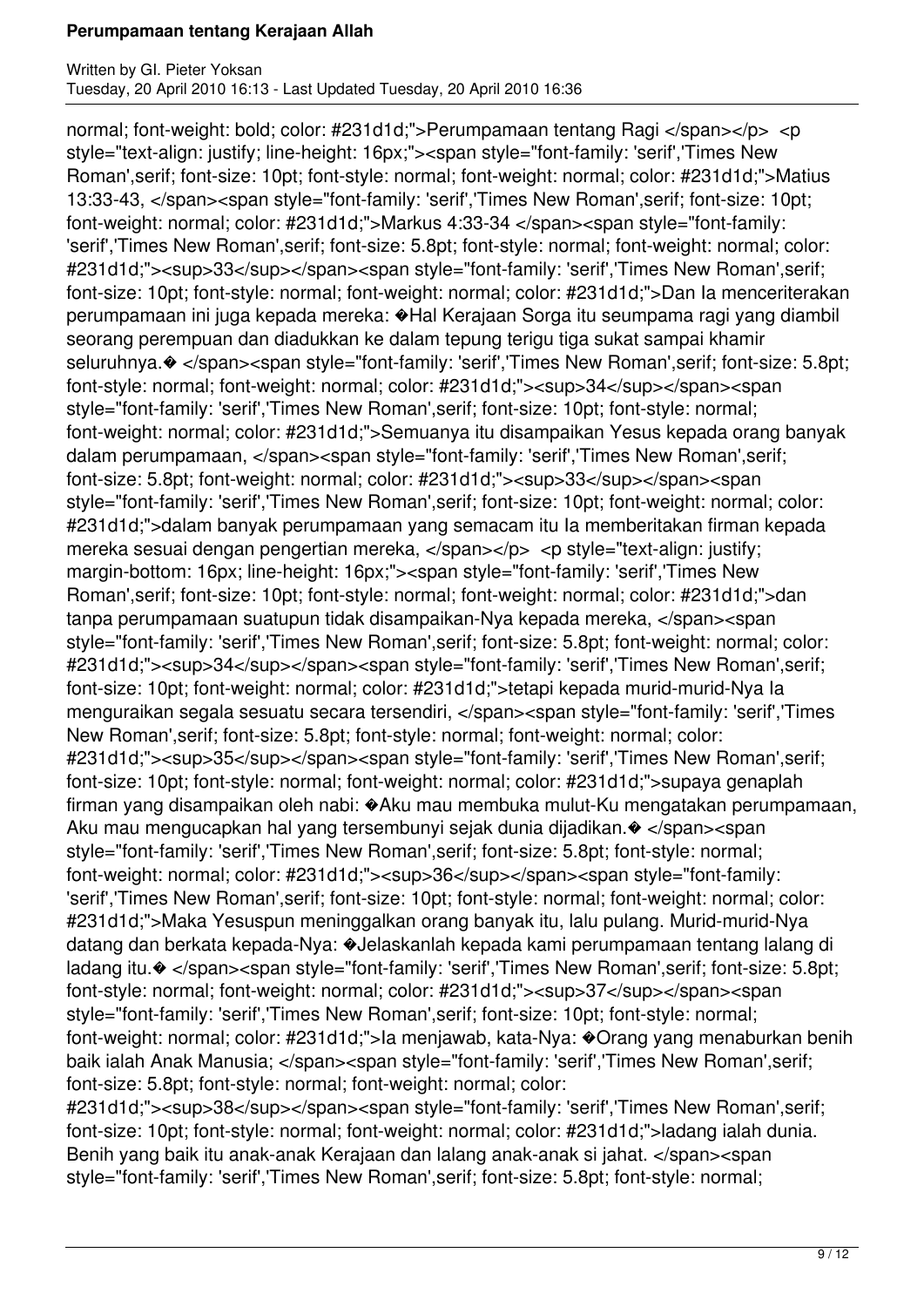font-weight: normal; color: #231d1d;"><sup>39</sup></span><span style="font-family: 'serif','Times New Roman',serif; font-size: 10pt; font-style: normal; font-weight: normal; color: #231d1d;">Musuh yang menaburkan benih lalang ialah Iblis. Waktu menuai ialah akhir zaman dan para penuai itu malaikat. </span><span style="font-family: 'serif','Times New Roman', serif; font-size: 5.8pt; font-style: normal; font-weight: normal; color:

#231d1d;"><sup>40</sup></span><span style="font-family: 'serif','Times New Roman',serif; font-size: 10pt; font-style: normal; font-weight: normal; color: #231d1d;">Maka seperti lalang itu dikumpulkan dan dibakar dalam api, demikian juga pada akhir zaman. </span><span style="font-family: 'serif','Times New Roman',serif; font-size: 5.8pt; font-style: normal; font-weight: normal; color: #231d1d;"><sup>41</sup></span><span style="font-family: 'serif','Times New Roman',serif; font-size: 10pt; font-style: normal; font-weight: normal; color: #231d1d;">Anak Manusia akan menyuruh malaikat-malaikat-Nya dan mereka akan mengumpulkan segala sesuatu yang menyesatkan dan semua orang yang melakukan kejahatan dari dalam Kerajaan-Nya. </span><span style="font-family: 'serif','Times New Roman',serif; font-size: 5.8pt; font-style: normal; font-weight: normal; color: #231d1d:"><sup>42</sup></span><span style="font-family: 'serif','Times New Roman',serif; font-size: 10pt; font-style: normal; font-weight: normal; color: #231d1d;">Semuanya akan dicampakkan ke dalam dapur api; di sanalah akan terdapat ratapan dan kertakan gigi. </span><span style="font-family: 'serif','Times New Roman',serif; font-size: 5.8pt; font-style: normal; font-weight: normal; color: #231d1d;"><sup>43</sup></span><span style="font-family: 'serif','Times New Roman',serif; font-size: 10pt; font-style: normal; font-weight: normal; color: #231d1d;">Pada waktu itulah orang-orang benar akan bercahaya seperti matahari dalam Kerajaan Bapa mereka. Siapa bertelinga, hendaklah ia mendengar! $\bullet$  </span></p> <p style="text-align: justify; line-height: 16px;"><span style="font-family: 'serif','Times New Roman',serif; font-size: 10pt; font-style: normal; font-weight: bold; color: #231d1d;">70. </span><span style="font-family: 'serif','Times New Roman',serif; font-size: 10pt; font-style: normal; font-weight: bold; color: #231d1d;">Perumpamaan tentang Harta Terpendam </span></p> <p style="text-align: justify; line-height: 16px;"><span style="font-family: 'serif','Times New Roman',serif; font-size: 10pt; font-style: normal; font-weight: normal; color: #231d1d;">Matius 13:4</span><span style="font-family: 'serif','Times New Roman',serif; font-size: 10pt; font-style: normal; font-weight: normal; color: #231d1d;">4 </span><span style="font-family: 'serif','Times New Roman',serif; font-size: 5.8pt; font-style: normal; font-weight: normal; color: #231d1d;"><sup>44</sup></span><span style="font-family: 'serif','Times New Roman',serif; font-size: 10pt; font-style: normal; font-weight: normal; color: #231d1d;">"Hal Kerajaan Sorga itu seumpama harta yang terpendam di ladang</span><span style="font-family: 'serif','Times New Roman',serif; font-size: 10pt; font-style: normal; font-weight: normal; color: #231d1d;">, </span><span style="font-family: 'serif','Times New Roman',serif; font-size: 10pt; font-style: normal; font-weight: normal; color: #231d1d;">yang ditemukan orang, lalu dipendamkannya lagi. Oleh seba</span><span style="font-family: 'serif','Times New Roman',serif; font-size: 10pt; font-style: normal; font-weight: normal; color: #231d1d;">b </span><span style="font-family: 'serif','Times New Roman',serif; font-size: 10pt; font-style: normal; font-weight: normal; color: #231d1d;">sukacitanya pergilah ia menjual seluruh miliknya lalu membeli ladang itu</span><span style="font-family: 'serif','Times New Roman',serif; font-size: 10pt; font-style: normal; font-weight: normal; color: #231d1d;">. </span></p> <p style="text-align: justify;"><span style="font-family: 'serif','Times New Roman',serif; font-size: 10pt; font-style: normal; font-weight: bold; color: #231d1d;">71.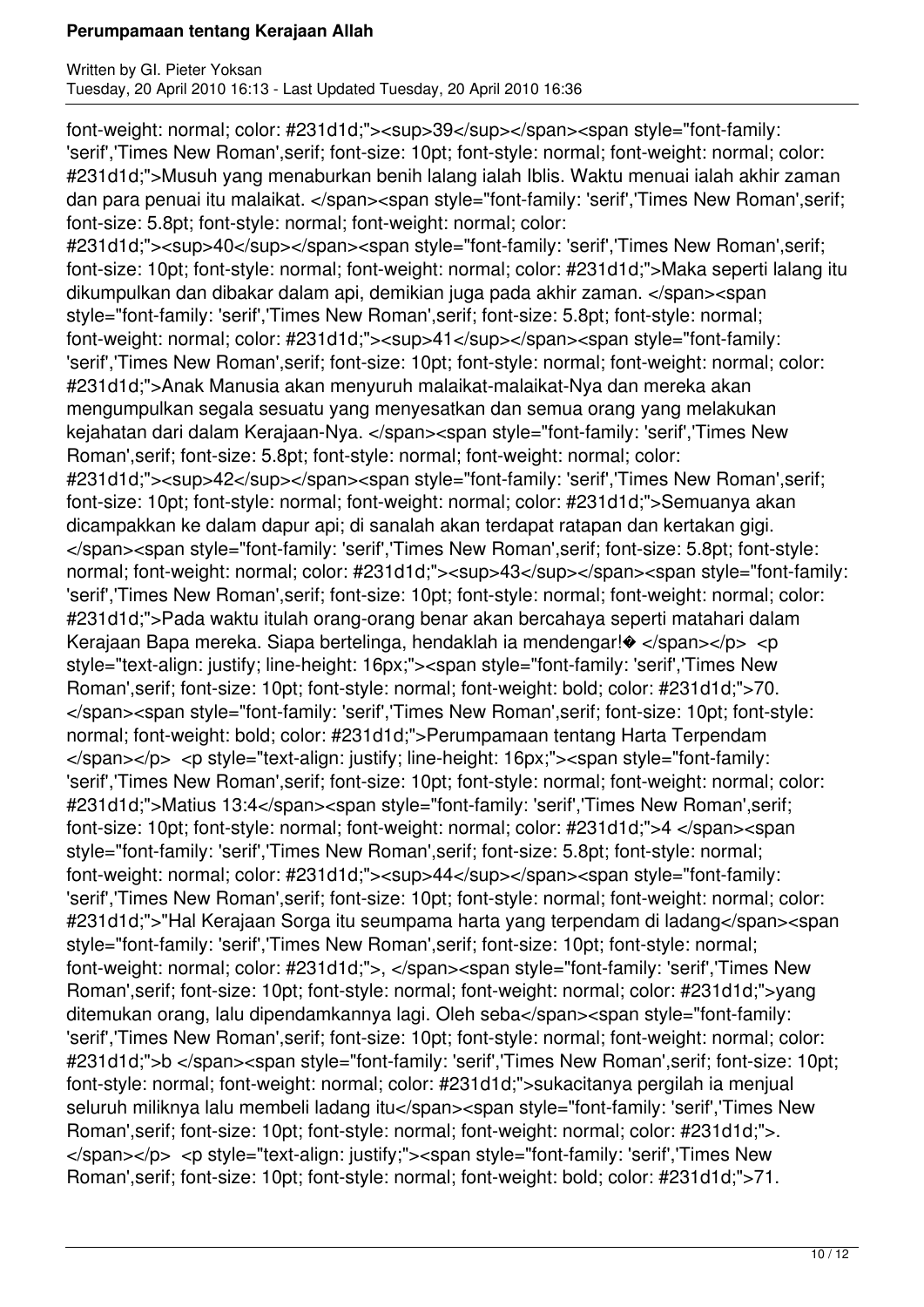</span><span style="font-family: 'serif','Times New Roman',serif; font-size: 10pt; font-style: normal; font-weight: bold; color: #231d1d;">Perumpamaan tentang Mutiara yang Berharga </span></p> <p style="text-align: justify; margin-bottom: 16px; line-height: 16px;"><span style="font-family: 'serif','Times New Roman',serif; font-size: 10pt; font-style: normal; font-weight: normal; color: #231d1d;">Matius 13:45-46 </span><span style="font-family: 'serif','Times New Roman',serif; font-size: 5.8pt; font-style: normal; font-weight: normal; color: #231d1d;"><sup>45</sup></span><span style="font-family: 'serif','Times New Roman',serif; font-size: 10pt; font-style: normal; font-weight: normal; color: #231d1d;">Demikian pula hal Kerajaan Sorga itu seumpama seorang pedagang yang mencari mutiara yang indah. </span><span style="font-family: 'serif','Times New Roman',serif; font-size: 5.8pt; font-style: normal; font-weight: normal; color: #231d1d;"><sup>46</sup></span><span style="font-family: 'serif','Times New Roman',serif; font-size: 10pt; font-style: normal; font-weight: normal; color: #231d1d;">Setelah ditemukannya mutiara yang sangat berharga, iapun pergi menjual seluruh miliknya lalu membeli mutiara itu. $\bullet$  </span></p> <p style="text-align: justify;"><span style="font-family: 'serif','Times New Roman',serif; font-size: 10pt; font-style: normal; font-weight: bold; color: #231d1d;">72. </span><span style="font-family: 'serif','Times New Roman',serif; font-size: 10pt; font-style: normal; font-weight: bold; color: #231d1d;">Perumpamaan tentang Pukat </span></p> <p style="text-align: justify; margin-bottom: 16px; line-height: 16px;"><span style="font-family: 'serif','Times New Roman',serif; font-size: 10pt; font-style: normal; font-weight: normal; color: #231d1d;">Matius 13:47-50 </span><span style="font-family: 'serif','Times New Roman',serif; font-size: 5.8pt; font-style: normal; font-weight: normal; color: #231d1d;"><sup>47</sup></span><span style="font-family: 'serif','Times New Roman',serif; font-size: 10pt; font-style: normal; font-weight: normal; color: #231d1d;">"Demikian pula hal Kerajaan Sorga itu seumpama pukat yang dilabuhkan di laut, lalu mengumpulkan berbagai-bagai jenis ikan. </span><span style="font-family: 'serif','Times New Roman',serif; font-size: 5.8pt; font-style: normal; font-weight: normal; color: #231d1d;"><sup>48</sup></span><span style="font-family: 'serif','Times New Roman',serif; font-size: 10pt; font-style: normal; font-weight: normal; color: #231d1d;">Setelah penuh, pukat itupun diseret orang ke pantai, lalu duduklah mereka dan mengumpulkan ikan yang baik ke dalam pasu dan ikan yang tidak baik mereka buang. </span><span style="font-family: 'serif','Times New Roman',serif; font-size: 5.8pt; font-style: normal; font-weight: normal; color: #231d1d;"><sup>49</sup></span><span style="font-family: 'serif','Times New Roman',serif; font-size: 10pt; font-style: normal; font-weight: normal; color: #231d1d;">Demikianlah juga pada akhir zaman: Malaikat-malaikat akan datang memisahkan orang jahat dari orang benar, </span><span style="font-family: 'serif','Times New Roman',serif; font-size: 5.8pt; font-style: normal; font-weight: normal; color: #231d1d;"><sup>50</sup></span><span style="font-family: 'serif','Times New Roman',serif; font-size: 10pt; font-style: normal; font-weight: normal; color: #231d1d;">lalu mencampakkan orang jahat ke dalam dapur api; di sanalah akan terdapat ratapan dan kertakan gigi. </span></p> <p style="text-align: justify;"><span style="font-family: 'serif','Times New Roman',serif; font-size: 10pt; font-style: normal; font-weight: bold; color: #231d1d;">73. </span><span style="font-family: 'serif','Times New Roman',serif; font-size: 10pt; font-style: normal; font-weight: bold; color: #231d1d;">Memahami Perumpamaan </span></p> <p style="text-align: justify; margin-bottom: 16px; line-height: 16px;"><span style="font-family: 'serif','Times New Roman',serif; font-size: 10pt; font-style: normal; font-weight: normal; color:

#231d1d;">Matius 13:51-53 </span><span style="font-family: 'serif','Times New Roman',serif;